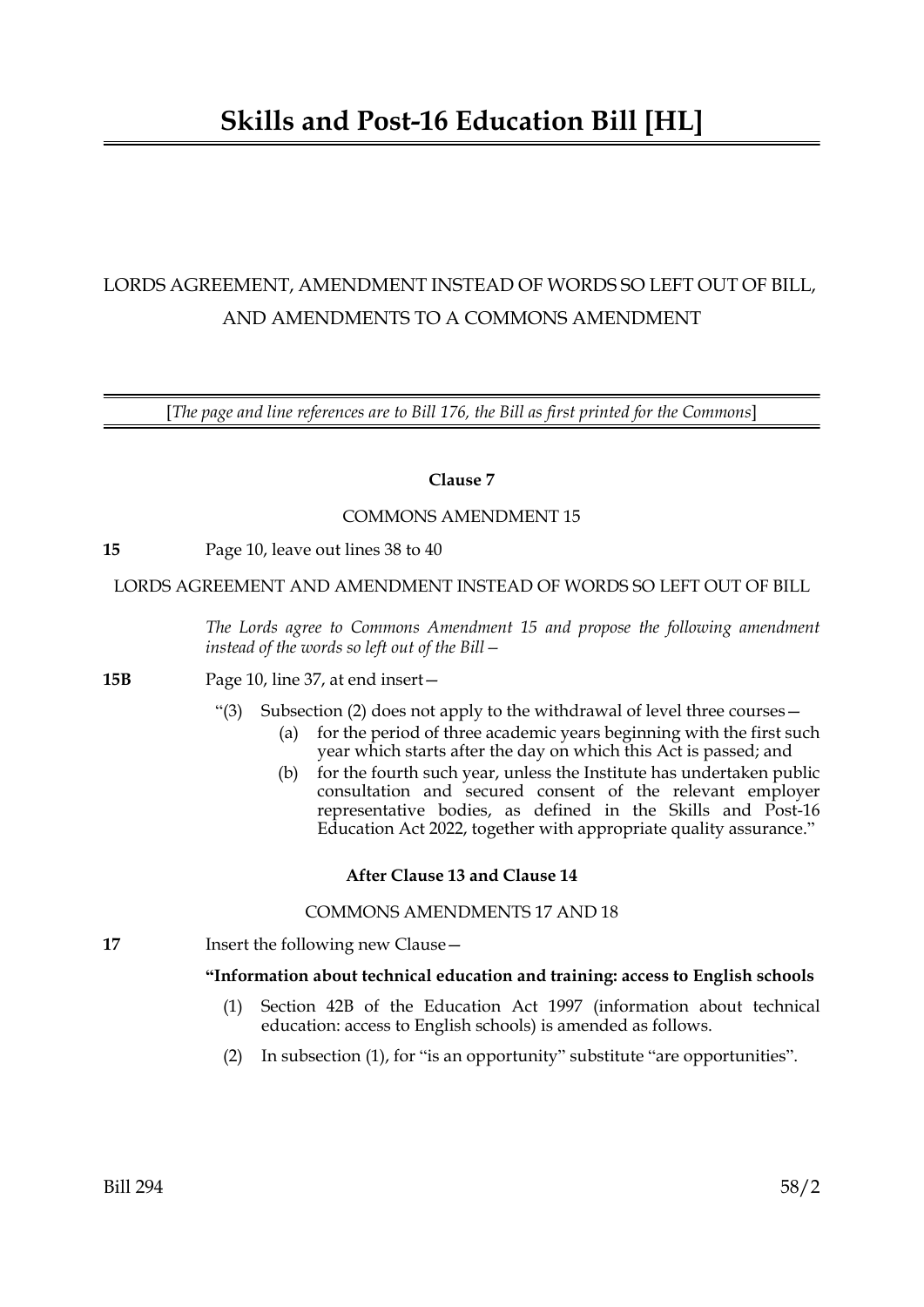- (3) After subsection (1) insert—
	- "( $1$ A) In complying with subsection  $(1)$ , the proprietor must give access to registered pupils on at least one occasion during each of the first, second and third key phase of their education."
- <span id="page-1-0"></span>(4) After subsection (2) insert—
	- "(2A) The proprietor of a school in England within subsection (2) must  $-$ 
		- (a) ensure that each registered pupil meets, during each of the first and second key phases of their education, at least one provider to whom access is given (or any other number of such providers that may be specified for the purposes of that key phase by regulations under subsection (8)), and
		- (b) ask providers to whom access is given to provide information that includes the following—
			- (i) information about the provider and the approved technical education qualifications or apprenticeships that the provider offers,
			- (ii) information about the careers to which those technical education qualifications or apprenticeships might lead,
			- (iii) a description of what learning or training with the provider is like, and
			- (iv) responses to questions from the pupils about the provider or approved technical education qualifications and apprenticeships.
		- (2B) Access given under subsection (1) must be for a reasonable period of time during the standard school day."
- (5) In subsection  $(5)$ 
	- (a) in paragraph (c), at the end insert "and the times at which the access is to be given;";
	- (b) after paragraph (c) insert—
		- "(d) an explanation of how the proprietor proposes to comply with the obligations imposed under subsection [\(2A\)](#page-1-0)."
- (6) In subsection (8), after "subsection (1)" insert "or [\(2A\)"](#page-1-0).
- (7) After subsection (9) insert—
	- "(9A) For the purposes of this section—
		- (a) the first key phase of a pupil's education is the period—
			- (i) beginning at the same time as the school year in which the majority of pupils in the pupil's class attain the age of 13, and
			- (ii) ending with 28 February in the following school year;
		- (b) the second key phase of a pupil's education is the period—
			- (i) beginning at the same time as the school year in which the majority of pupils in the pupil's class attain the age of 15, and
			- (ii) ending with 28 February in the following school year;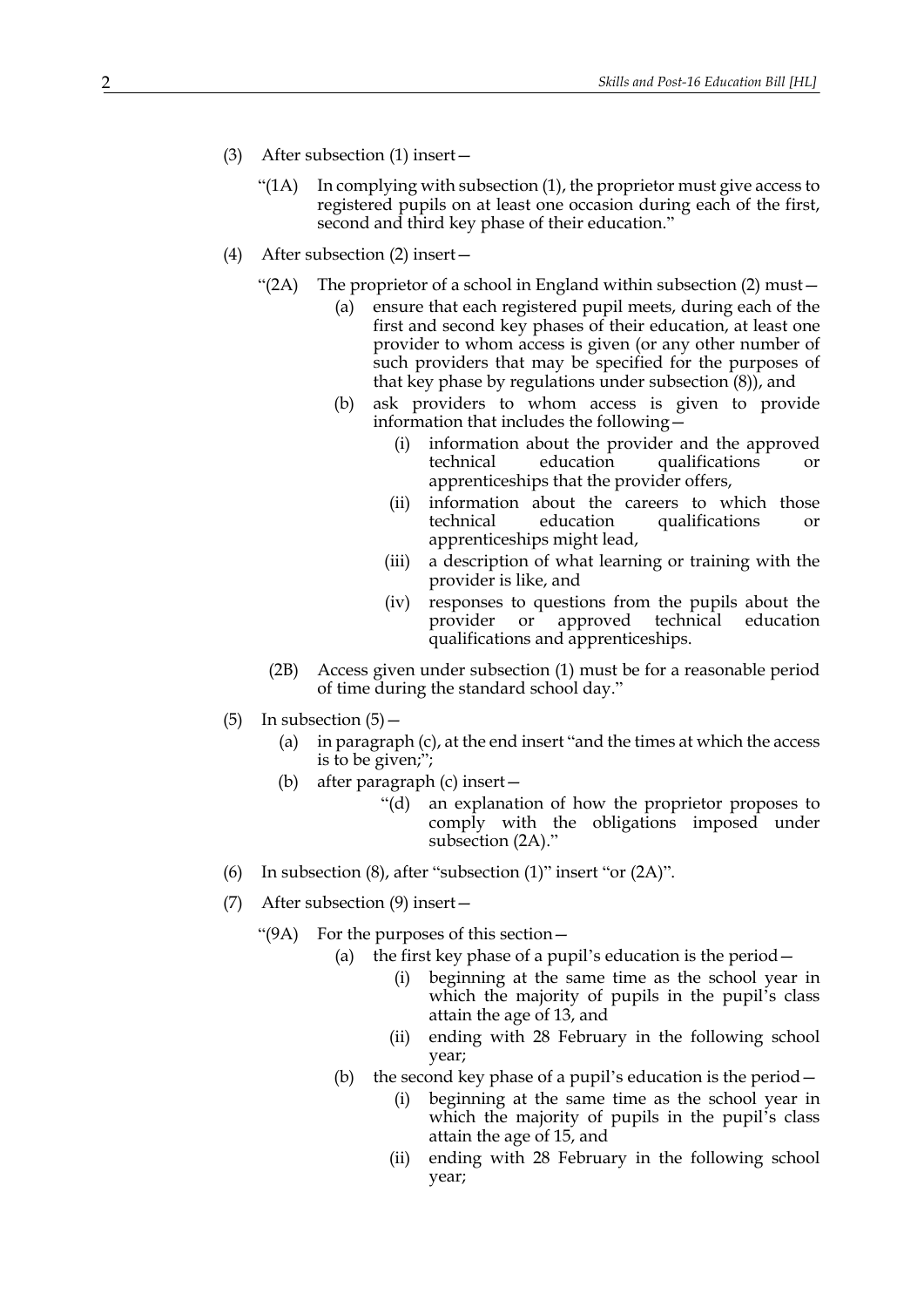- (c) the third key phase of a pupil's education is the period—
	- (i) beginning at the same time as the school year in which the majority of pupils in the pupil's class attain the age of 17, and
	- (ii) ending with 28 February in the following school year."

#### **18** Page 18, line 2, leave out Clause 14

#### LORDS AGREEMENT AND AMENDMENTS TO A COMMONS AMENDMENT

*The Lords agree to Commons Amendments 17 and 18 and propose the following amendments to Commons Amendment 17—*

- **17B** In subsection (3), leave out "one occasion" and insert "two occasions"
- **17C** In subsection (4), leave out paragraph (a) and insert
	- "(a) ensure that, during each of the first and second key phases of the education of each registered pupil—
		- (i) on at least two occasions the pupil meets at least one provider to whom access is given (or any other number of such providers that may be specified for the purposes of that key phase by regulations under subsection  $(8)$ , and
		- (ii) the pupil does not meet exactly the same provider or providers on each of those occasions, and"